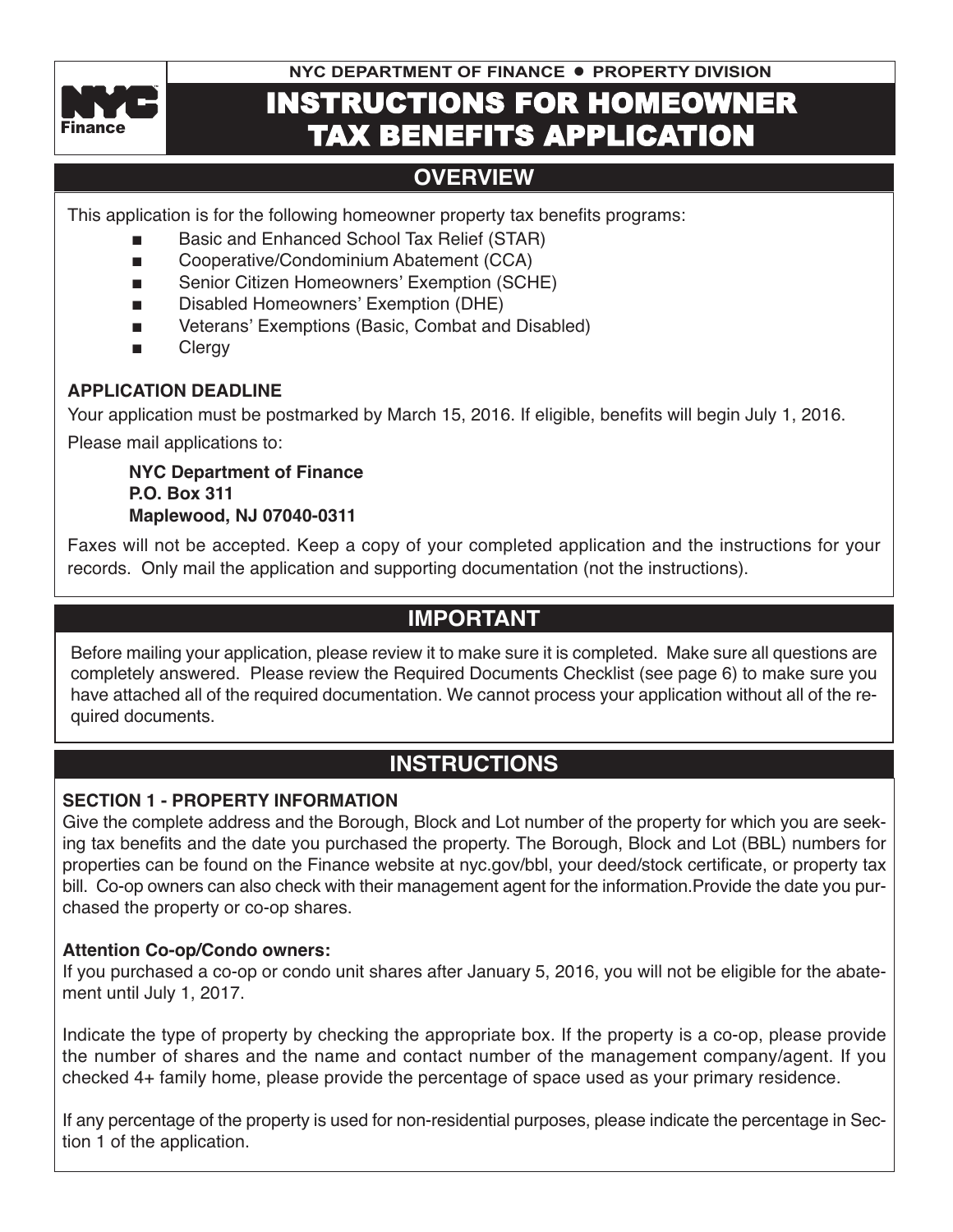### **section 2 - owner inForMAtion**

This section must be completed for all owners/shareholders of the property (each person on the deed or stock certificate). For the purposes of this application, the "owner" includes co-op unit shareholders. Information for all owners is required even if all of the owners do not reside at the property. If there are more than two owners, use the Additional Owners Information and Certification form, which is part of this application.

Provide the name, date of birth and Social Security number for all owners on the deed or stock certificate. Social Security numbers must be included or Finance cannot process your application. If you are a foreign national, please provide your Individual Taxpayer Identification Number (ITIN).

Indicate if this is the primary residence for each owner. Indicate if the owners are spouses or brothers/sisters by checking the appropriate box.

**For properties owned by a trust:** If applying for STAR, all beneficiaries, not trustees, must be listed as owners and submit the required documents. At least one beneficiary must live on the property. If applying for SCHE/DHE/Veteran, all trustees or the sole beneficiary of the property must be listed as owners. For SCHE, all trustees or the sole beneficiary must live on the property. For Veteran and DHE, at least one trustee or beneficiary must live on the property. If applying for the co-op/condo abatement at least one trustee or beneficiary must use the property as the primary residence. **include a copy of the trust agreement with your completed application.**

**For properties with a life estate:** The holder of the life estate must complete the owner information section. **A copy of the life estate agreement must be submitted with your application.**

If the property is owned by a business, homeowner benefits will not be granted.

To be eligible for the SCHE/DHE, the property must be the primary residence of, and must be occupied by, all eligible owners of the property unless an owner is absent from the property due to:

- Divorce, legal separation, or abandonment; or,
- n Receiving inpatient health related services at a residential health care facility and the property is not occupied by anyone other than the spouse or co-owner.

A residential health care facility is a nursing home or other facility that provides lodging, board and physical care.

If either of the above applies, please attach documentation with your application.

# **section 3 - ADDitionAL ProPertY inForMAtion**

Answer all questions regarding other property owned and the benefit status. If there are multiple properties, please complete and return the Additional Property Information and Certification, on page 4. You may print out and complete multiple copies of page 4, if additional pages are needed.

If you no longer receive benefits on the additional property outside of NYC, you must submit a letter from the County/State local Assessor's office indicating there are no benefits on other property.

# **section 4 - incoMe inForMAtion**

If you are applying for the Basic/Enhanced STAR, Senior Citizen and/or the Disabled Homeowners benefits, you must provide proof of income for calendar year 2014 for all owners.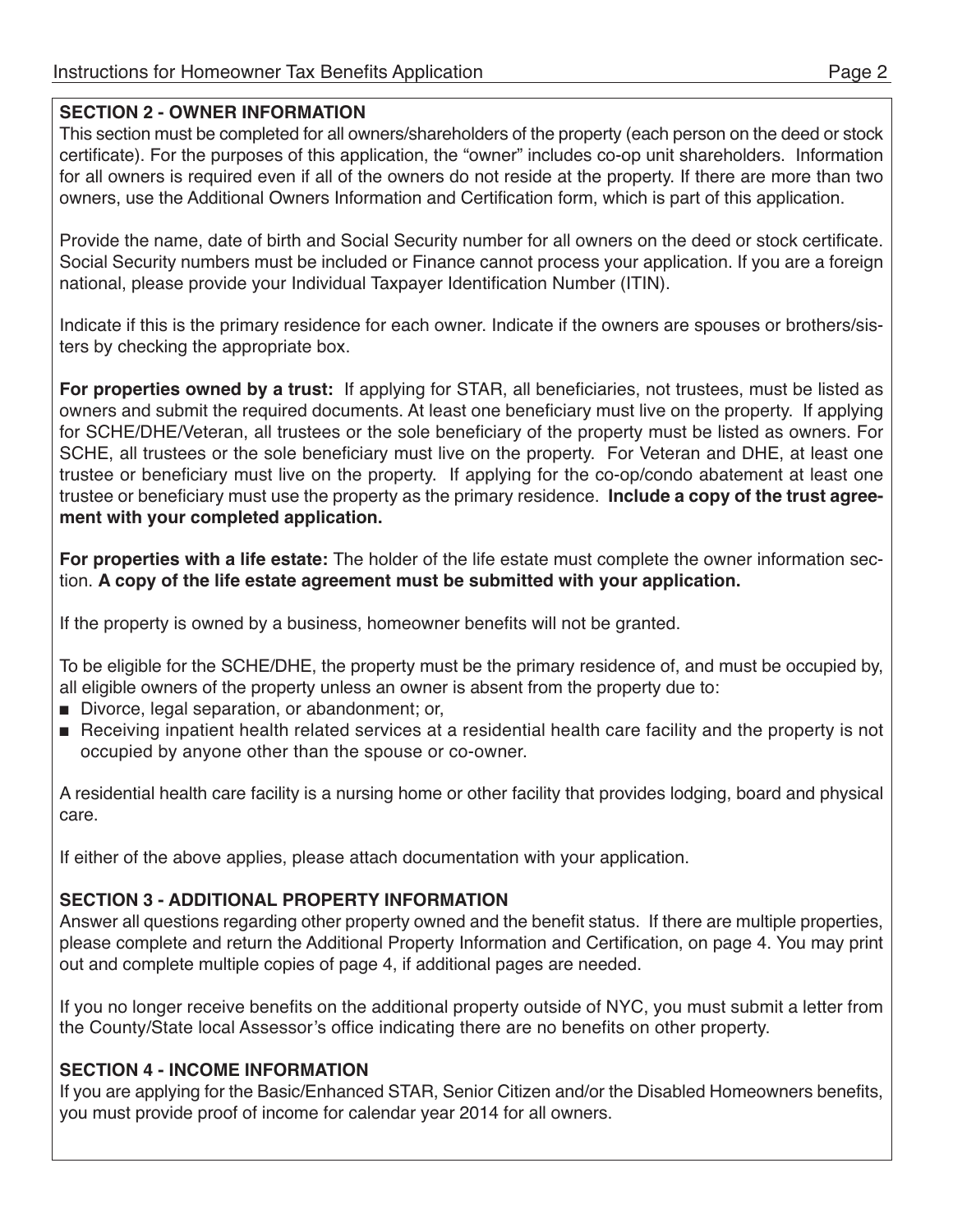Owners who file a Federal Income Tax return must attach a complete copy of their 2014 return including all schedules and attachments for all owners.

Owners who are not required to file a Federal Income Tax return must attach copies of any income documentation, such as a state income tax return, 2014 Social Security Benefits statements or 1099 forms, Individual Retirement Account (IRA) Earnings statements, W-2, etc.

If you are applying for a Senior Citizen or Disabled Homeowners exemption, attach documentation of any unreimbursed medical or prescription expenses. These expenses will be deducted from your income.

# **Basic and enhanced stAr: income thresholds and Definitions**

- Basic STAR Total household income of \$500,000 or less for resident owners and resident spouses.
- n Enhanced STAR Total household income of \$83,300 or less for all owners and resident spouses, regardless of where they live.

Total household income is defined as the Federal Adjusted Gross Income less the taxable amount of IRA distributions. Your Federal Adjusted Gross Income can be found as a line item on your 1040, line 37, 1040A, line 21 or 1040EZ, line 4 federal tax form.

# **senior citizens and Disabled Homeowners: income thresholds and Definitions**

Senior Citizens and Disabled Homeowners - Total combined income (TCI) of \$37,399 or less for all the owners and their spouses regardless of where they live. Please note, TCI is not only your Federal Adjusted Gross Income.

# **total combined income for scHe and DHe includes the following:**

- $\blacksquare$  All social security payments
- Salaries and wages (including bonuses)
- n Interest (including nontaxable interest)
- **n** IRA and Annuity Earnings
- **n** Ordinary dividends
- n Net earnings from farming, rentals, business or profession (including amounts claimed as depreciation for income tax purposes)
- n Income from estates or trusts
- $\Box$  Capital gains
- Gains from sales or exchanges
- Payments from governmental or private retirement or pension plans
- Annuity payments (excluding amounts representing a return of capital)
- Alimony or support money
- Unemployment insurance payments, disability payments, workers' compensation, etc.
- Veteran's Disabled Benefit (for DHE only)

# **income does not include:**

- Supplemental Security Income (SSI)
- Temporary Cash Assistance (Public Assistance)
- n Mortgage proceeds (but any interest or dividends realized from the investment of such proceeds are income)
- $\blacksquare$  Gifts, inheritances or a return of capital
- Nazi persecution reparation payments
- Federal Foster Grandparent Program payments
- Distribution from an IRA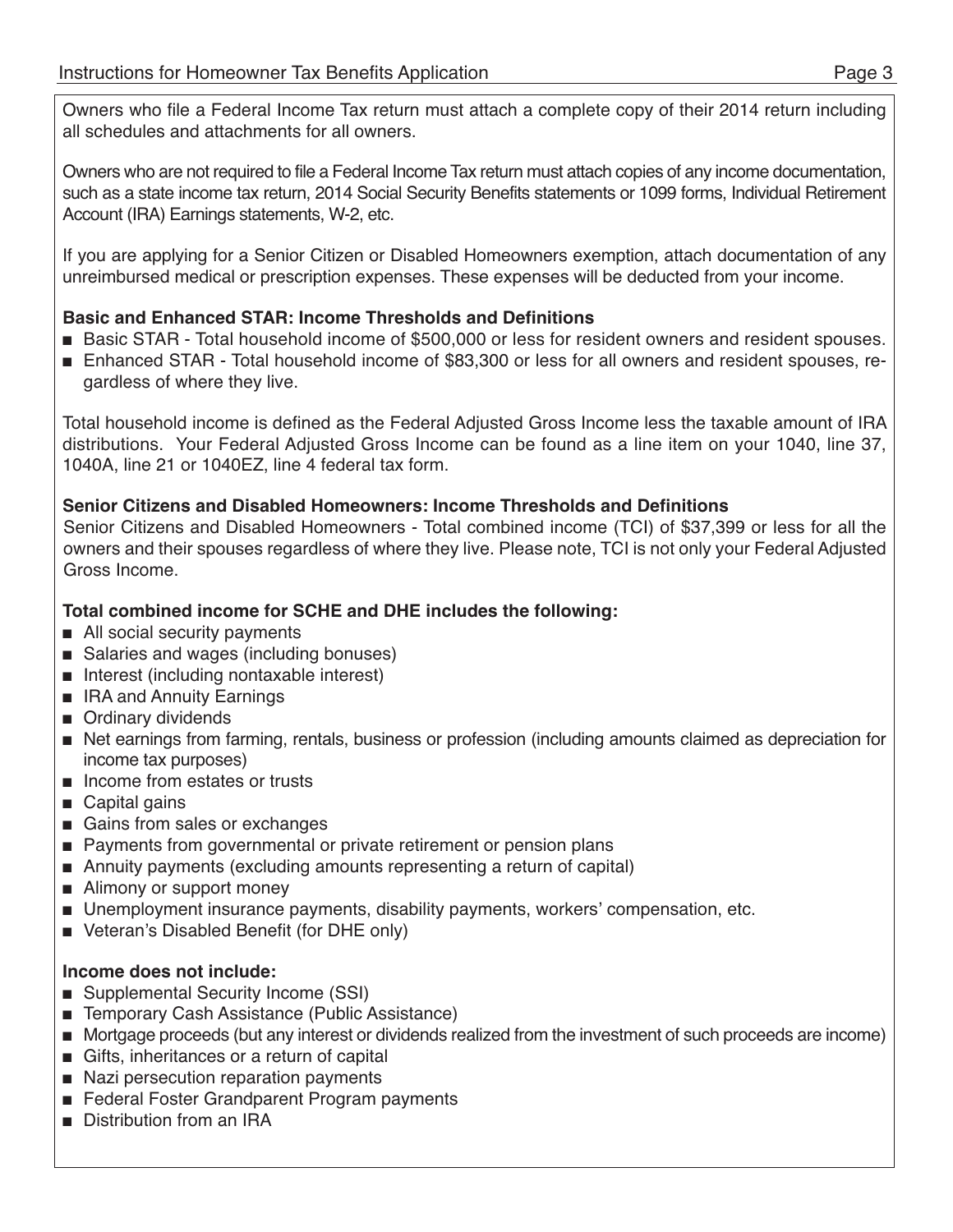### **Allowable deductions for scHe and DHe only:**

n Unreimbursed medical and prescription drug expenses. Do not submit any unpaid bills. Form of Proof: cancelled checks, money orders, cash receipts or 1040 Schedule A.

# **section 5 - occuPAncY inForMAtion**

For the Disabled Homeowner Exemption, at least one owner must have a documented physical or mental disability, not due to the use of alcohol or illegal drugs.

Indicate if any children, including those of tenants, live on the property and currently attend a New York City public school, Grades Pre-K to 12.

Indicate if the property is within a housing development that is controlled by a Mitchell-Lama, Limited-Profit Housing Company, Limited Dividend Housing Company, Redevelopment Company, or Housing Development Fund Company. Please contact your property manager or managing agent to confirm if you are unsure.

Indicate if any of the owners receive SCRIE or DRIE benefits for the property. This information can be accessed at nyc.gov/finance.

# **section 6 - senior citiZen HoMeowners (scHe AnD enHAnceD stAr)**

If you are applying for a Senior Citizen Homeowners Exemption and/or Enhanced STAR, you must provide a copy of a government-issued ID, such as a driver's license, passport or birth certificate. To be eligible for SCHE, all owners must be at least 65 by December 31, 2016. If the property is owned by spouses or siblings, one of the owners must be 65 by December 31, 2016.

NYC property owners currently receiving the Senior Citizen Homeowner Exemption: If you moved into a new home and received SCHE for your previous home, you have 30 days from the date of purchase to submit your application in order to be eligible for the benefit for the current tax year on your new home.

# **section 7 - DisABLeD HoMeowners (DHe)**

To be eligible for the Disabled Homeowner exemption, an owner must receive one of the following forms of disability-related financial assistance:

- Social Security Disability Insurance (SSDI)
- Supplemental Security Income (SSI)
- Railroad Retirement Disability Benefits (RRDB)
- Disability pension from the US Postal Service

To receive the Disabled Homeowner exemption, you must submit a copy of one of the following required documents:

- 2014 award letter from Social Security Administration
- Award letter from the Railroad Board or U.S. Postal Service
- Certificate from the State Commission for the Blind or Visually Handicapped

If you only receive workman's compensation, you are not eligible for the Disabled Homeowner exemption.

# **section 8 - veterAn HoMeowners (BAsic, coMBAt AnD DisABLeD exeMPtions)**

Indicate if any of the owners are veterans, the spouse or widow/widower of a veteran who has not remarried, or parents of a soldier killed in action. Veterans are former members of the United States armed forces or the Merchant Marines (during World War II) or recipients of expeditionary medals. Please note that the veteran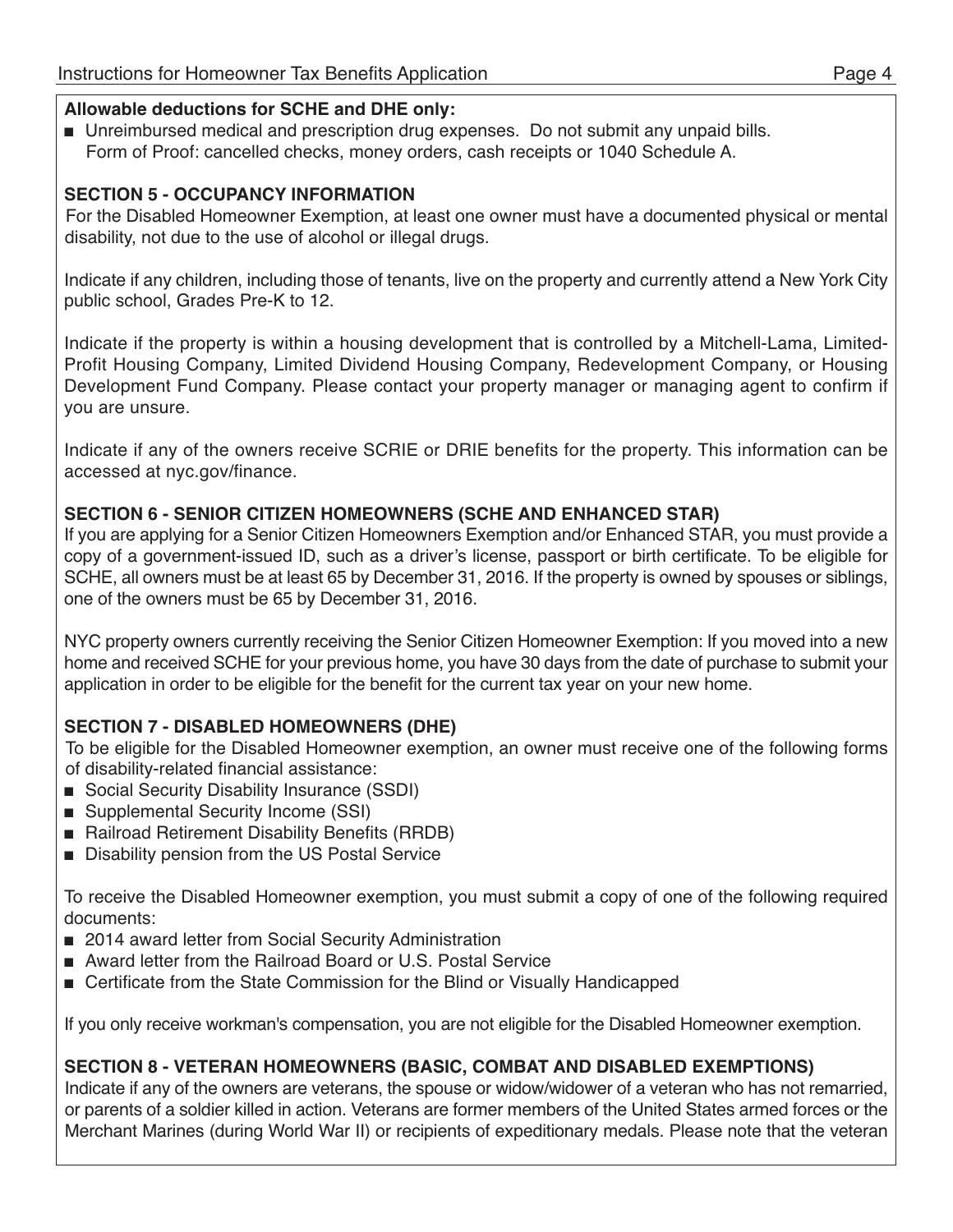**must** have been called to active duty during one of the following periods of conflict:

- *World War I* April 6, 1917 November 11, 1918
- *World War II* December 7, 1941 December 31,1946
- *Korean Conflict* June 27, 1950 January 31,1955
- *Vietnam War* February 28,1961 May 7, 1975
- *Persian Gulf War* Beginning August 2, 1990

Please note that the Persian Gulf Conflict includes, but is not limited to Operation Enduring Freedom, Operation Iraqi Freedom (Iraq invasion in 2003) and Operation New Dawn (Afghanistan), Operation Joint Forge, Operation Joint Endeavor, and Operation Joint Guard.

To receive a veteran exemption, you must provide a copy of the DD-214 or separation papers for each veteran. You can obtain your DD-214 by calling 1-866-272-6272 or by visiting archives.gov/veterans. Separation must be under honorable conditions to qualify.

"Combat zone" refers to a location of active combat, such as Vietnam during the Vietnam War. Veterans who served during a period of conflict but who were stationed in non-combat areas (for example, a soldier who was in the service during the Vietnam War dates but who was not stationed in Vietnam or another combat area) should check "No" to the combat zone question. If you checked yes, indicate the combat zone in which the veteran served.

If the Veterans' Administration designates the veteran as disabled, you may be eligible for a disabled veteran exemption. Submit a copy of a Veterans Administration letter for the veteran that indicates the disability rating. You can obtain your disability rating from the US Department of Veterans Affairs by calling 1-800-827-1000 or by visiting ebenefits.va.gov.

NYC property owners currently receiving the Veteran Homeowner Exemption: Eligible homeowners who move from one New York City property to another can apply to transfer the benefit mid-year to the new property.

# **section 9 – cLerGY inForMAtion**

A clergy member is defined as belonging to any religious denomination. The clergy member must:

- 1. Perform work assigned by the clergy member's denomination as their principal occupation;
- 2. Be unable to perform such work due to illness or impairment; or
- 3. Be over the age of 70.

A member of the clergy does not have to occupy the New York City property they own to be eligible for the clergy exemption but must be a resident of New York State. If the member of the clergy is deceased, the surviving spouse may be eligible for a tax reduction for the house the couple owned as long as the surviving spouse still owns the property, is a New York State resident and has not remarried. If the clergy member works for a denomination to which s/he does not belong to, they may not be eligible for the exemption.

# **section 10 - siGnAtures AnD certiFicAtions**

**All owners must sign and date the application whether or not they reside at the property.**

Please provide a phone number and email address where we can contact you if we have questions about your application.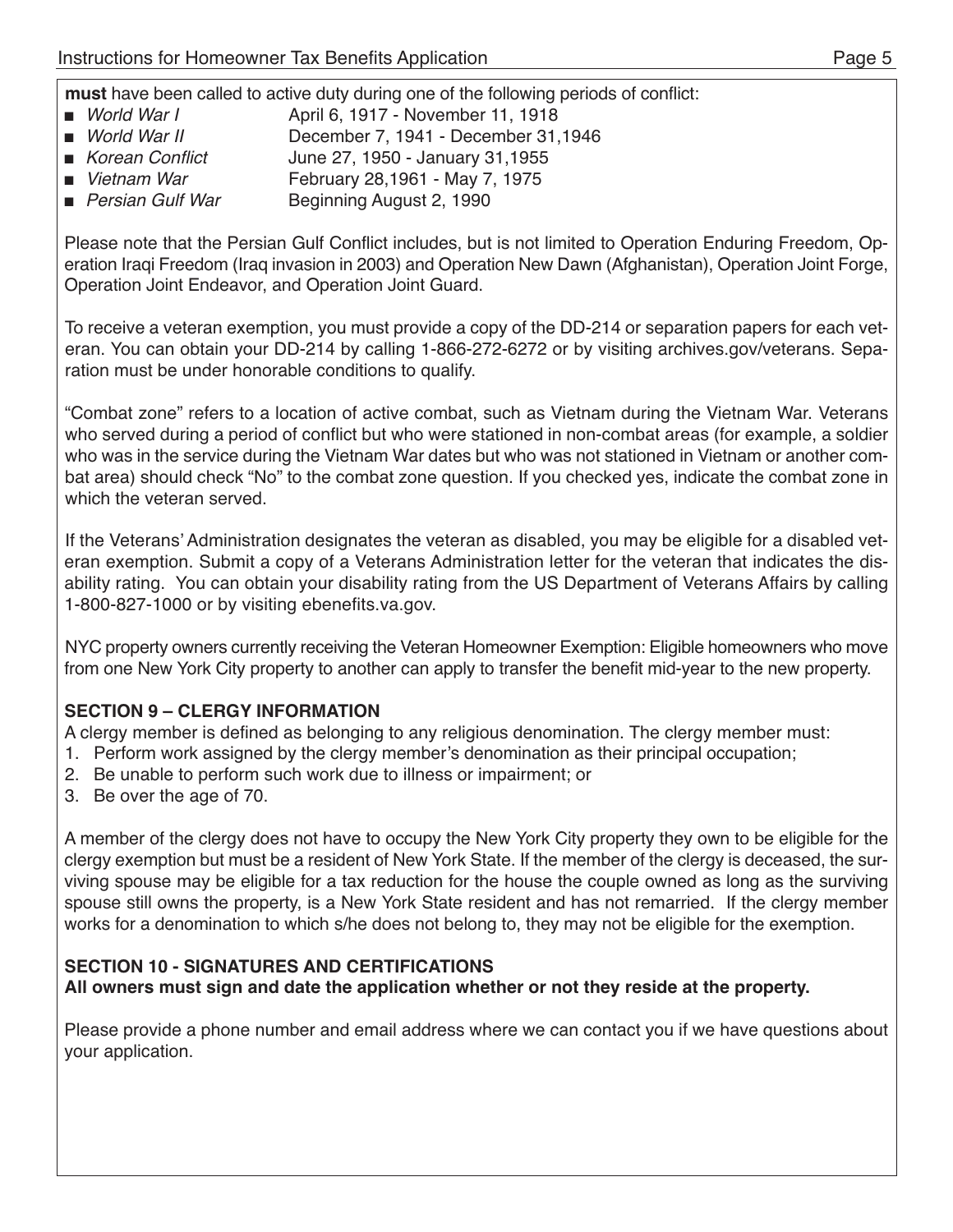# **exeMPtion APPLicAtion For tAx YeAr 2016/2017**

# **requireD DocuMents cHecKList**

Find the exemptions you are applying for and look down the column to see what you are required to submit with this application. If you do not submit the required documents you will not be approved. If you are applying for the coop/condo abatement, no documentation is required. After review of your application, additional documentation may be required to make a determination.

| <b>REQUIRED DOCUMENTS</b>                                                                                                                                                                                                                                                                              | <b>Basic</b><br><b>STAR</b> | <b>Enhanced</b><br><b>STAR</b> | <b>Senior</b><br><b>Citizen</b><br>Home<br>Owner<br>(SCHE) | <b>Disabled</b><br>Home<br>Owner<br>(DHE) | Veteran | <b>Clergy</b> |
|--------------------------------------------------------------------------------------------------------------------------------------------------------------------------------------------------------------------------------------------------------------------------------------------------------|-----------------------------|--------------------------------|------------------------------------------------------------|-------------------------------------------|---------|---------------|
| <b>PROOF OF AGE</b>                                                                                                                                                                                                                                                                                    |                             |                                |                                                            |                                           |         |               |
| Copy of a Government-issued ID<br>(ex: Driver's License, Passport or birth certificate).                                                                                                                                                                                                               |                             |                                | V                                                          |                                           |         |               |
| <b>PROOF OF INCOME</b>                                                                                                                                                                                                                                                                                 |                             |                                |                                                            |                                           |         |               |
| Copies of 2014 federal tax returns and sched-<br>ules/attachments for all owners. If any owners do<br>not file a tax return, proof of 2014 earnings (So-<br>cial Security, 1099 forms, IRA earnings, W-2)                                                                                              | ✔                           | ✓                              |                                                            |                                           |         |               |
| <b>PROOF OF DEDUCTIONS</b>                                                                                                                                                                                                                                                                             |                             |                                |                                                            |                                           |         |               |
| Copies of receipts for unreimbursed medical or<br>prescription expenses                                                                                                                                                                                                                                |                             |                                |                                                            |                                           |         |               |
| <b>PROOF OF DISABILITY</b>                                                                                                                                                                                                                                                                             |                             |                                |                                                            |                                           |         |               |
| One (1) of the following for an owner:<br>• Copy of the award letter from the Social Se-<br>curity Administration<br>• Copy of the award letter from the Railroad<br>Board or the U.S. Postal Service<br>• Copy of a certificate from the State Commis-<br>sion for the Blind and Visually Handicapped |                             |                                |                                                            |                                           |         |               |
| <b>PROOF OF VETERAN</b>                                                                                                                                                                                                                                                                                |                             |                                |                                                            |                                           |         |               |
| • Copy of DD-214 or separation papers for<br>each veteran<br>• For each disabled veteran, copy of Veteran's<br>Administration letter documenting the dis-<br>ability rating                                                                                                                            |                             |                                |                                                            |                                           |         |               |
| <b>PROOF OF CLERGY MEMBER</b>                                                                                                                                                                                                                                                                          |                             |                                |                                                            |                                           |         |               |
| Copy of verification letter from employer<br>$\bullet$                                                                                                                                                                                                                                                 |                             |                                |                                                            |                                           |         |               |
| If inactive one of the following in addition to the above:<br>Physician's statement<br>Copy of a government-issued ID<br>• Copy of marriage certificate and<br>a copy of your spouse's death certificate                                                                                               |                             |                                |                                                            |                                           |         |               |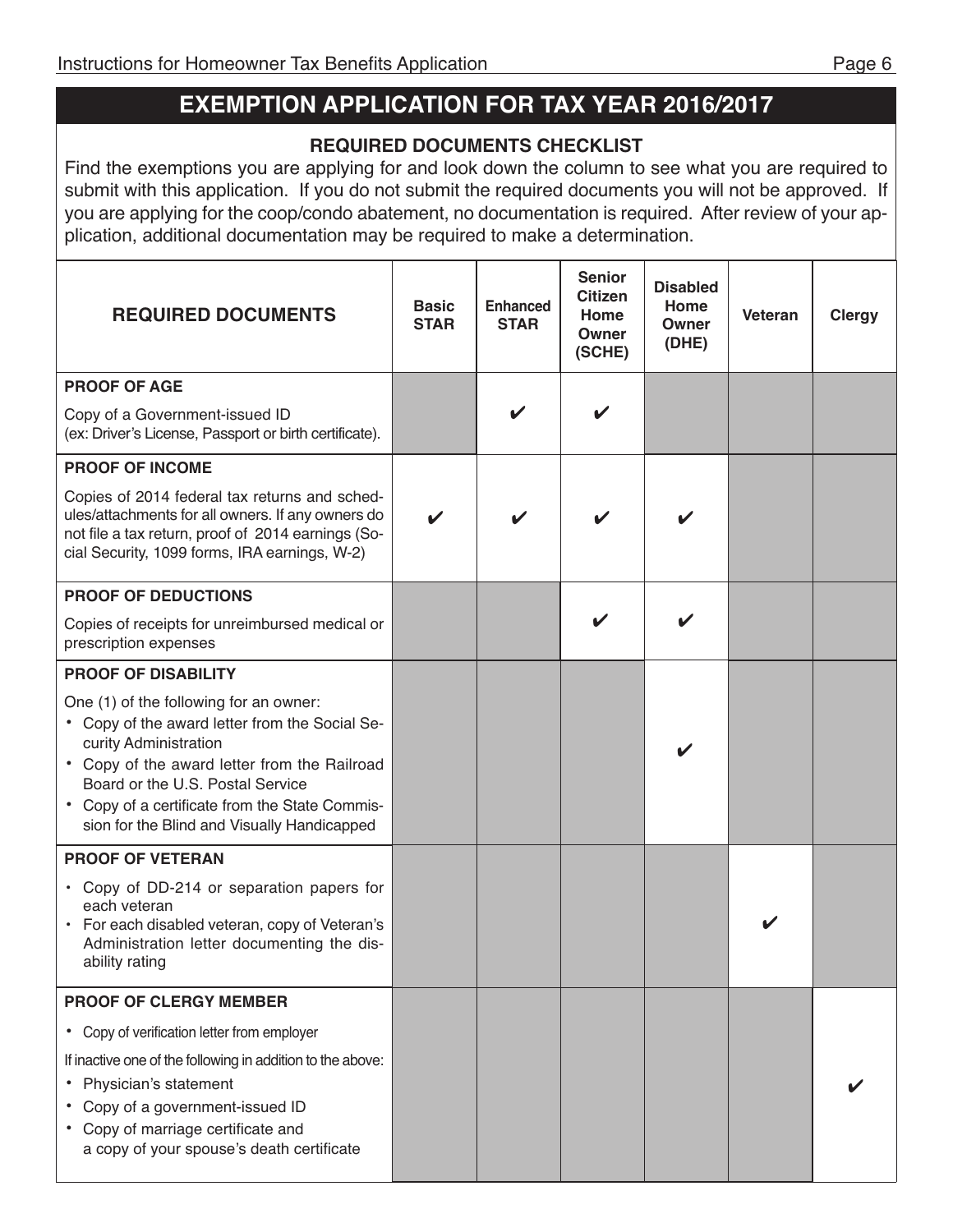| <b>Finance</b>     | <b>TAX BENEFITS APPLICATION FOR HOMEOWNERS</b>                                                                                                                                      |                         | NEW YORK CITY DEPARTMENT OF FINANCE . PROPERTY DIVISION                                                                                                               |                                       |                         | 2016/17                   |
|--------------------|-------------------------------------------------------------------------------------------------------------------------------------------------------------------------------------|-------------------------|-----------------------------------------------------------------------------------------------------------------------------------------------------------------------|---------------------------------------|-------------------------|---------------------------|
|                    | This application is for your eligible New York City primary residence. Please read the instructions before you fill it out.                                                         |                         | If you have questions, contact 311 or visit nyc.gov/contactfinance.                                                                                                   |                                       |                         |                           |
|                    | Applications with all required documents must be postmarked by March 15, 2016.<br>Please submit all required documents. Failure to do so will delay processing or result in denial. |                         |                                                                                                                                                                       |                                       |                         |                           |
|                    |                                                                                                                                                                                     |                         | (if the deadline falls on a weekend or national holiday, the application must be<br>postmarked by the following business day to be eligible for the 2016/17 tax year) |                                       |                         |                           |
|                    | Please check the box of each exemption you are requesting:                                                                                                                          |                         |                                                                                                                                                                       |                                       |                         |                           |
| Basic STAR         | <b>Enhanced STAR</b>                                                                                                                                                                | Coop/Condo<br>Abatement | $\Box$ Senior                                                                                                                                                         | $\Box$ Disabled                       | $\Box$ Veteran          | $\Box$ Clergy             |
|                    | Sections 1, 2, 3, 4, 10   Sections 1, 2, 3, 4, 5, 6, 10                                                                                                                             | Sections 1, 2, 3, 10    | Sections 1, 2, 3, 4, 5, 6, 10                                                                                                                                         | Sections 1, 2, 3, 4, 7, 10            | Sections 1, 2, 3, 8, 10 | Sections 1, 2, 3, 9, 10   |
|                    | <b>SECTION 1 - PROPERTY INFORMATION</b>                                                                                                                                             |                         |                                                                                                                                                                       |                                       |                         |                           |
|                    |                                                                                                                                                                                     |                         |                                                                                                                                                                       |                                       |                         |                           |
| HOUSE NUMBER       |                                                                                                                                                                                     |                         | STREET NAME                                                                                                                                                           |                                       |                         | APARTMENT/UNIT            |
| ZIP CODE           | Borough/Block/Lot:                                                                                                                                                                  |                         | YOUR PROPERTY'S BLOCK AND LOT CAN BE FOUND AT nyc.gov/bbl                                                                                                             |                                       |                         |                           |
|                    |                                                                                                                                                                                     | п                       | п                                                                                                                                                                     |                                       |                         |                           |
|                    | Date you purchased the property:                                                                                                                                                    | MM                      | <b>YYYY</b><br><b>DD</b>                                                                                                                                              |                                       |                         |                           |
| Type of Property:  | 1-, 2-, 3-family dwelling                                                                                                                                                           |                         | 4+ family dwelling and the percent of space used for primary residence:                                                                                               |                                       |                         | %                         |
|                    |                                                                                                                                                                                     |                         |                                                                                                                                                                       |                                       |                         |                           |
|                    | <b>Condominium Unit</b>                                                                                                                                                             |                         | <b>Cooperative</b> - Number of shares for your unit: __________________________________                                                                               |                                       |                         |                           |
|                    | Coop Management Company: CONTACT NAME COMPANY                                                                                                                                       |                         |                                                                                                                                                                       |                                       | Phone #                 |                           |
|                    | Is any portion of the property used for other purposes (commercial, professional office, etc.)? $\Box$ YES                                                                          |                         |                                                                                                                                                                       |                                       |                         | $\mathbf{L}$<br><b>NO</b> |
|                    |                                                                                                                                                                                     |                         |                                                                                                                                                                       | $\frac{1}{2}$                         |                         |                           |
|                    | <b>SECTION 2 - OWNER INFORMATION</b>                                                                                                                                                |                         |                                                                                                                                                                       |                                       |                         |                           |
|                    | If there are more than two owners, please complete the Additional Owners Information and Certification section of the application.                                                  |                         |                                                                                                                                                                       |                                       |                         |                           |
| Owner #1:          |                                                                                                                                                                                     |                         |                                                                                                                                                                       |                                       | Date of Birth           |                           |
|                    | <b>FIRST NAME</b>                                                                                                                                                                   |                         | <b>LAST NAME</b>                                                                                                                                                      |                                       | MM                      | <b>DD</b><br>YYYY         |
| Social Security #: |                                                                                                                                                                                     |                         |                                                                                                                                                                       | Is this Owner #1's Primary Residence? | <b>YES</b>              | <b>NO</b>                 |
| Owner #2:          |                                                                                                                                                                                     |                         |                                                                                                                                                                       |                                       | Date of Birth:          |                           |
|                    | FIRST NAME                                                                                                                                                                          |                         | <b>LAST NAME</b>                                                                                                                                                      |                                       | <b>MM</b>               | YYYY<br>DD                |
| Social Security #: |                                                                                                                                                                                     |                         |                                                                                                                                                                       | Is this Owner #2's Primary Residence? | <b>YES</b>              | <b>NO</b>                 |
|                    | If any owner does not use the property as their primary residence, please answer the following questions.                                                                           |                         |                                                                                                                                                                       |                                       |                         |                           |
|                    | Is an owner receiving medical care as an in-patient at a residential health care facility?                                                                                          |                         |                                                                                                                                                                       |                                       | $\square$ YES           | $\Box$ NO                 |
|                    | Is an owner absent from the residence due to other residency?                                                                                                                       |                         |                                                                                                                                                                       |                                       | $\square$ YES           | $\Box$ NO                 |
|                    | Is an owner absent from the residence due to divorce, legal separation or abandonment?                                                                                              |                         |                                                                                                                                                                       |                                       | $\Box$ YES              | $\Box$ NO                 |
|                    | If YES to any of the above, please provide the absent owner's name:                                                                                                                 |                         |                                                                                                                                                                       |                                       |                         |                           |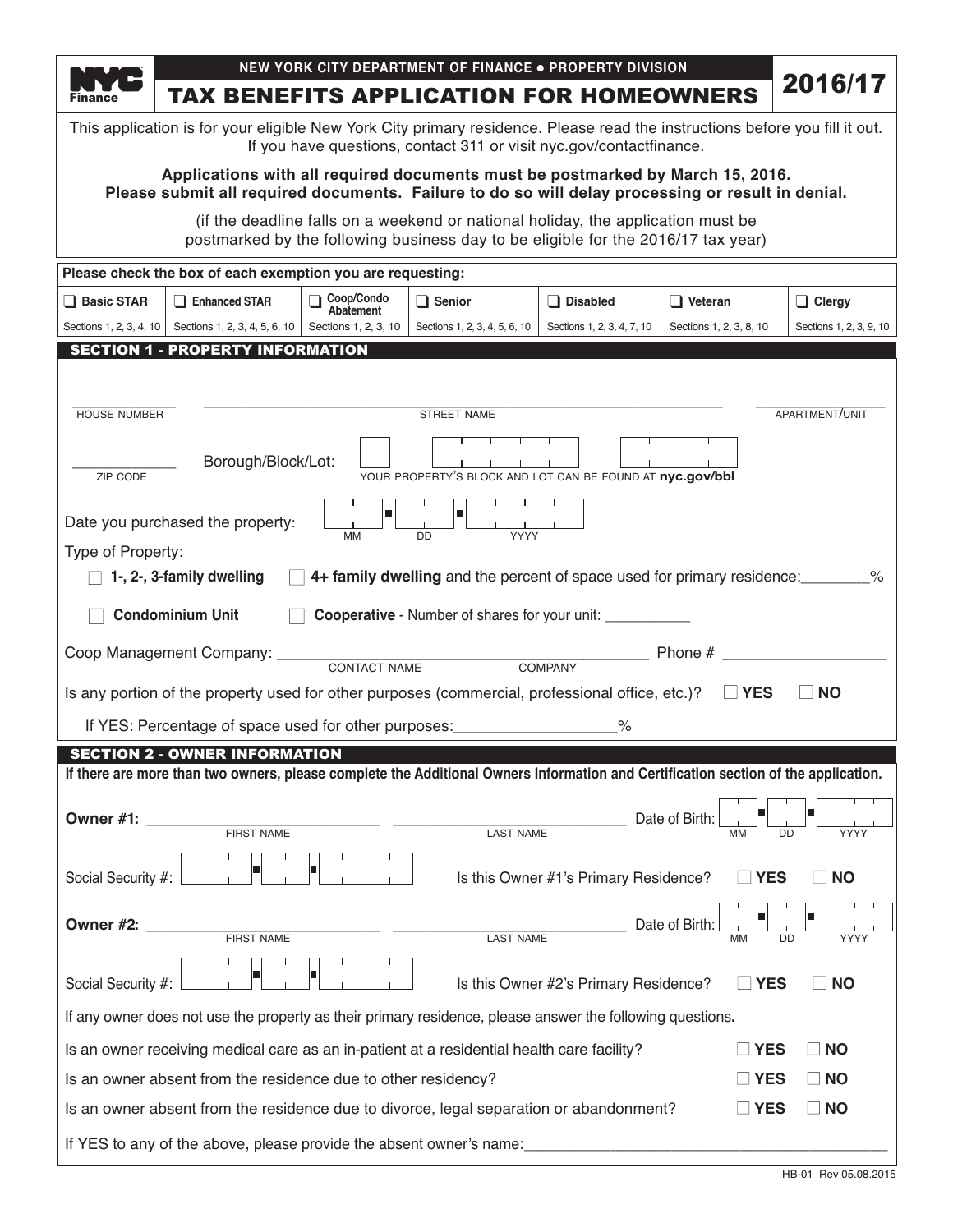| Homeowners Tax Benefits Application<br>Page 2                                                                                                                                                                                                                                   |
|---------------------------------------------------------------------------------------------------------------------------------------------------------------------------------------------------------------------------------------------------------------------------------|
| <b>SECTION 2 - OWNER INFORMATION - Continued</b>                                                                                                                                                                                                                                |
| Are owners #1 and #2 married?<br>$\Box$ YES<br><b>NO</b><br>Are owners #1 and #2 brothers/sisters?<br><b>YES</b><br><b>NO</b><br>$\perp$                                                                                                                                        |
| Is this property owned by a trust?<br>$\Box$ YES<br>$\Box$ NO<br>$\sqcup$ YES<br><b>NO</b><br>Is there a Life Estate on this property?                                                                                                                                          |
|                                                                                                                                                                                                                                                                                 |
| If YES, read "Section 2 - Owner Information" in the instructions for information on completing this section.                                                                                                                                                                    |
| You must provide a copy of the trust agreement or life estate with your application.                                                                                                                                                                                            |
| <b>SECTION 3 - ADDITIONAL PROPERTY INFORMATION</b>                                                                                                                                                                                                                              |
| Do any owners own additional property/units? $\Box$ YES $\Box$ NO If YES, how many do all of the owners own?<br>Complete the following for each additional property/unit. If the property is within NYC, please give Borough, Block and Lot number:                             |
|                                                                                                                                                                                                                                                                                 |
|                                                                                                                                                                                                                                                                                 |
| STREET ADDRESS<br><b>OWNER NAME</b><br>CITY AND ZIP CODE                                                                                                                                                                                                                        |
| Benefits Received:<br>Basic STAR $\Box$ Enhanced STAR<br>$\Box$<br>Senior<br><b>Disabled</b><br>Veteran<br>Abatement                                                                                                                                                            |
|                                                                                                                                                                                                                                                                                 |
| $\overline{\phantom{a}}$<br>$\begin{array}{c c c c c} \hline \cdot & \cdot & \cdot & \cdot \\ \hline \cdot & \cdot & \cdot \\ \hline \text{MM} & \text{DD} & \text{YYYY} & \end{array}$<br>If property/unit sold, sale date:<br>Benefits will be removed from the NYC property. |
| If you need to list additional properties, please complete page 5. You can only receive a benefit on your primary residence.                                                                                                                                                    |
| <b>SECTION 4 - INCOME INFORMATION</b>                                                                                                                                                                                                                                           |
| I attached copies of the 2014 federal tax return and schedules for all owners and spouses.<br><b>YES</b><br><b>NO</b>                                                                                                                                                           |
| If NO, I certify that I am not required to file and I have attached proof of 2014 earnings<br>$\exists$ YES<br>(State income tax return, Social Security, 1099 forms, W-2, etc.)                                                                                                |
|                                                                                                                                                                                                                                                                                 |
| Senior Citizen and Disabled Homeowners: Please attach documentation for any unreimbursed medical or prescription<br>expenses for 2014. Do not submit copies of unpaid bills.                                                                                                    |
| <b>SECTION 5 - OCCUPANCY INFORMATION</b>                                                                                                                                                                                                                                        |
| Do any children, including those of tenants, live on the property and attend<br>a New York City public school, Grades Pre-K to 12?<br>$\square$ YES<br>$\Box$ NO                                                                                                                |
| Do any of the owners receive Senior Citizen Rent Increase Exemption and/or Disabled Rent<br>Increase Exemption benefits for the property?<br>$\Box$ YES<br>$\Box$ NO                                                                                                            |
| Is the property within a housing development that is controlled by a Mitchell-Lama,<br>Limited-Profit Housing Company, Limited Dividend Housing Company, Redevelopment<br>Company, or Housing Development Fund Company?<br>$\square$ YES<br>$\Box$ NO                           |
| <b>SECTION 6 - SENIOR CITIZEN HOMEOWNERS</b>                                                                                                                                                                                                                                    |
| I included a copy of a government-issued ID for all owners who will be 65 or older by December 31, 2016. $\Box$ YES                                                                                                                                                             |
| <b>SECTION 7 - DISABLED HOMEOWNERS</b>                                                                                                                                                                                                                                          |
| Do any of the owners or their spouses receive disability income, such as: Social Security Disability Insurance,<br>Supplemental Security Income, Railroad Retirement Disability Benefits or a Disability Pension?<br>$\square$ YES<br><b>NO</b><br>$\mathbf{L}$                 |
| If yes, submit a copy of one or more of the following required documents:                                                                                                                                                                                                       |
| Social Security Administration award letter                                                                                                                                                                                                                                     |
| Railroad Retirement Board or the U.S. Postal Service award letter<br>0<br>State Commission for the Blind and Visually Handicapped certificate<br>$\bullet$                                                                                                                      |
| Veteran Administration letter                                                                                                                                                                                                                                                   |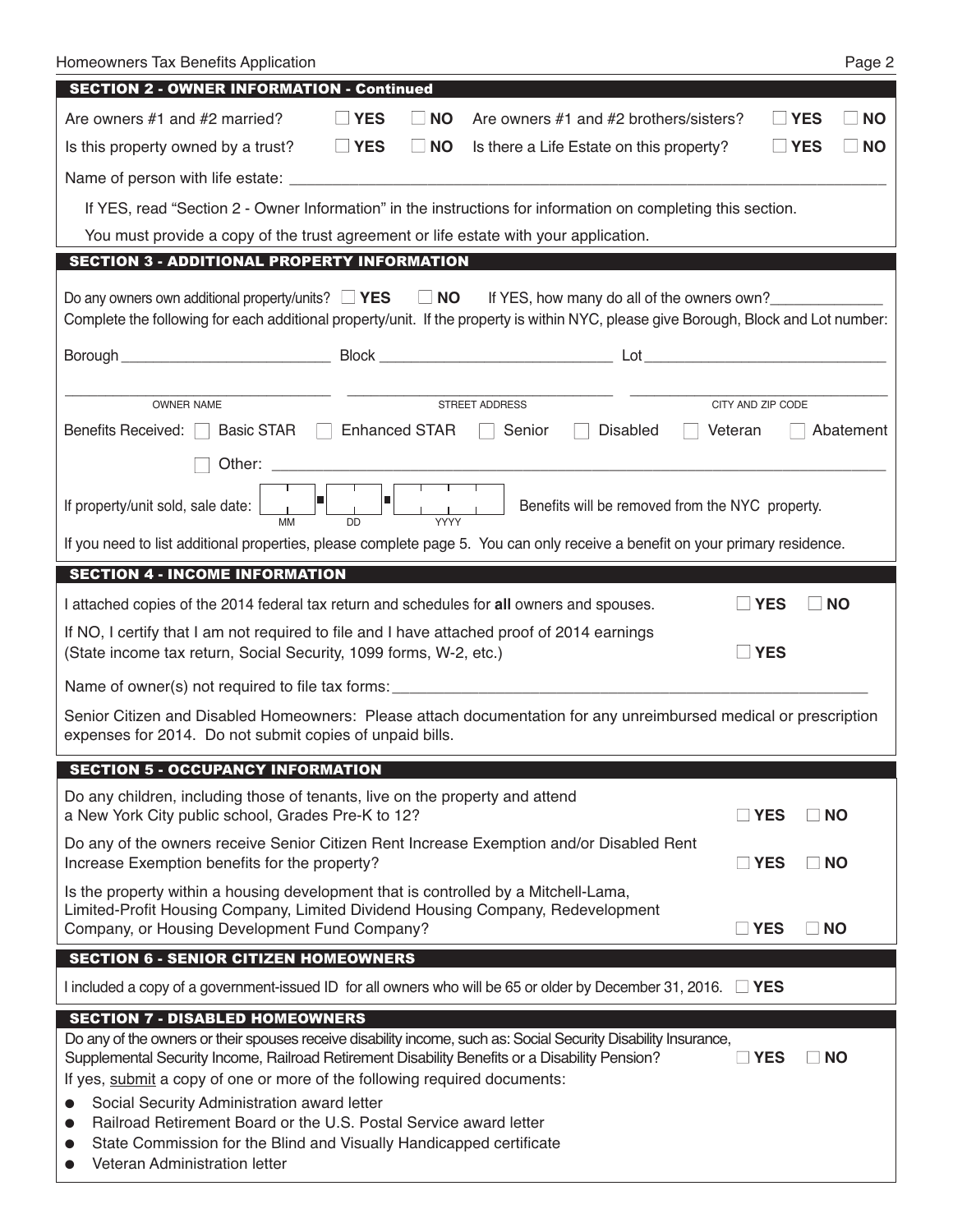| <b>SECTION 8 - VETERAN HOMEOWNERS</b>                                                             |                 |                         |
|---------------------------------------------------------------------------------------------------|-----------------|-------------------------|
| Are any of the owners a veteran who served during a period of conflict?                           | <b>YES</b>      | <b>NO</b>               |
| List years of service. Ex.: 1965 - 1972                                                           |                 |                         |
| Are any of the owners a spouse or a widow/er of a veteran who has not                             |                 |                         |
| remarried or a parent of a solder killed in action?                                               | <b>YES</b>      | <b>NO</b>               |
| Did the veteran serve in a combat zone or theater?                                                | $\sqsupset$ YES | <b>NO</b>               |
|                                                                                                   |                 |                         |
| Was the veteran disabled in the line of duty?                                                     | l IYES          | ∣ INO                   |
| If yes, submit a copy of a letter from the VA documenting the disability rating for each veteran. |                 |                         |
| I submitted a copy of the DD-214 or separation papers for each veteran.                           | <b>I</b> YES    | <b>NO</b>               |
| <b>SECTION 9 - CLERGY INFORMATION</b>                                                             |                 |                         |
| Are you an active member of the clergy primarily responsible for ministerial work?                | <b>YES</b>      | <b>NO</b>               |
| If NO, were you unable to perform such work due to an illness or impairment?                      | <b>TYES</b>     | <b>NO</b>               |
| Are you over age 70?                                                                              | <b>YES</b>      | <b>NO</b>               |
| Are you an unmarried surviving spouse of the clergy member?                                       | $\sqsupset$ YES | <b>NO</b>               |
|                                                                                                   | $\Box$ YES      | $\overline{N}$          |
| Do you have any secular employment which may make you ineligible for the exemption?               |                 |                         |
|                                                                                                   |                 |                         |
| Check the box(es) indicating the documentation you submitted to prove eligibility.                |                 |                         |
| I submitted a verification letter from the church employer                                        | YES             | <b>NO</b>               |
| I submitted a physician's statement documenting the illness or impairment                         | <b>YES</b>      | <b>NO</b>               |
| I submitted a copy of a government-issued ID, birth certificate or baptismal certificate          | <b>YES</b>      | <b>NO</b>               |
| I submitted a copy of my marriage certificate and a copy of my spouse's death certificate         | <b>YES</b>      | $\overline{\mathsf{N}}$ |

#### SECTION 10 - CERTIFICATION AND CONTACT INFORMATION

By signing below, I certify that all statements made on this application are true and correct to the best of my knowledge and that I have made no willful false statements of material fact. I understand that this information is subjected to audit and should Finance determine that I made false statements, I will be disqualified from future exemptions and will be responsible for all applicable taxes due, accrued interest, and the maximum penalty allowable by law.

*Important: By submitting this application, you acknowledge that you are required to notify DOF of any changes that may affect your eligibility for benefits.*

**ALL owners Must siGn AnD DAte tHis APPLicAtion, wHetHer tHeY resiDe on tHe ProPertY or not.**

If there are more than two owners, please complete the Additional Owners Information and Certification.

| OWNER #2<br>SIGNATURE: WE GET A SERVER THAT A STRUCK AND THE STRUCK OF THE STRUCK OF THE STRUCK OF THE STRUCK OF THE STRUCK.<br>DATE: the contract of the contract of the contract of the contract of the contract of the contract of the contract of the contract of the contract of the contract of the contract of the contract of the contract of the cont<br>How can we<br>contact you?<br>PHONE NUMBER<br><b>EMAIL</b> | OWNER #1<br>SIGNATURE: |  |  |
|------------------------------------------------------------------------------------------------------------------------------------------------------------------------------------------------------------------------------------------------------------------------------------------------------------------------------------------------------------------------------------------------------------------------------|------------------------|--|--|
|                                                                                                                                                                                                                                                                                                                                                                                                                              |                        |  |  |
|                                                                                                                                                                                                                                                                                                                                                                                                                              |                        |  |  |
| ---------------------                                                                                                                                                                                                                                                                                                                                                                                                        |                        |  |  |

#### MAILING INFORMATION

Mail this completed application and ALL REQUIRED DOCUMENTATION to:

#### **nYc Department of Finance, P.o. Box 311, Maplewood, nJ 07040-0311**

PRIVACY ACT NOTIFICATION - Under the Federal Privacy Act of 1974, if we ask you to give us your social security number, we must tell you whether or not you are obligated to provide us with the social security number, our legal right to ask you for the information, and how we plan to use it. You must list your taxpayer identification number (SSN, ITIN or EIN) in order to apply for an exemption from real property taxes. We are asking this information to make sure that our records are accurate, and that you have submitted accurate information. Our legal right to require this information is contained in Section 1-102.1 of the Administrative Code. This authorizes the Department of Finance to require any person to provide a taxpayer identification number so that we may administer and collect taxes.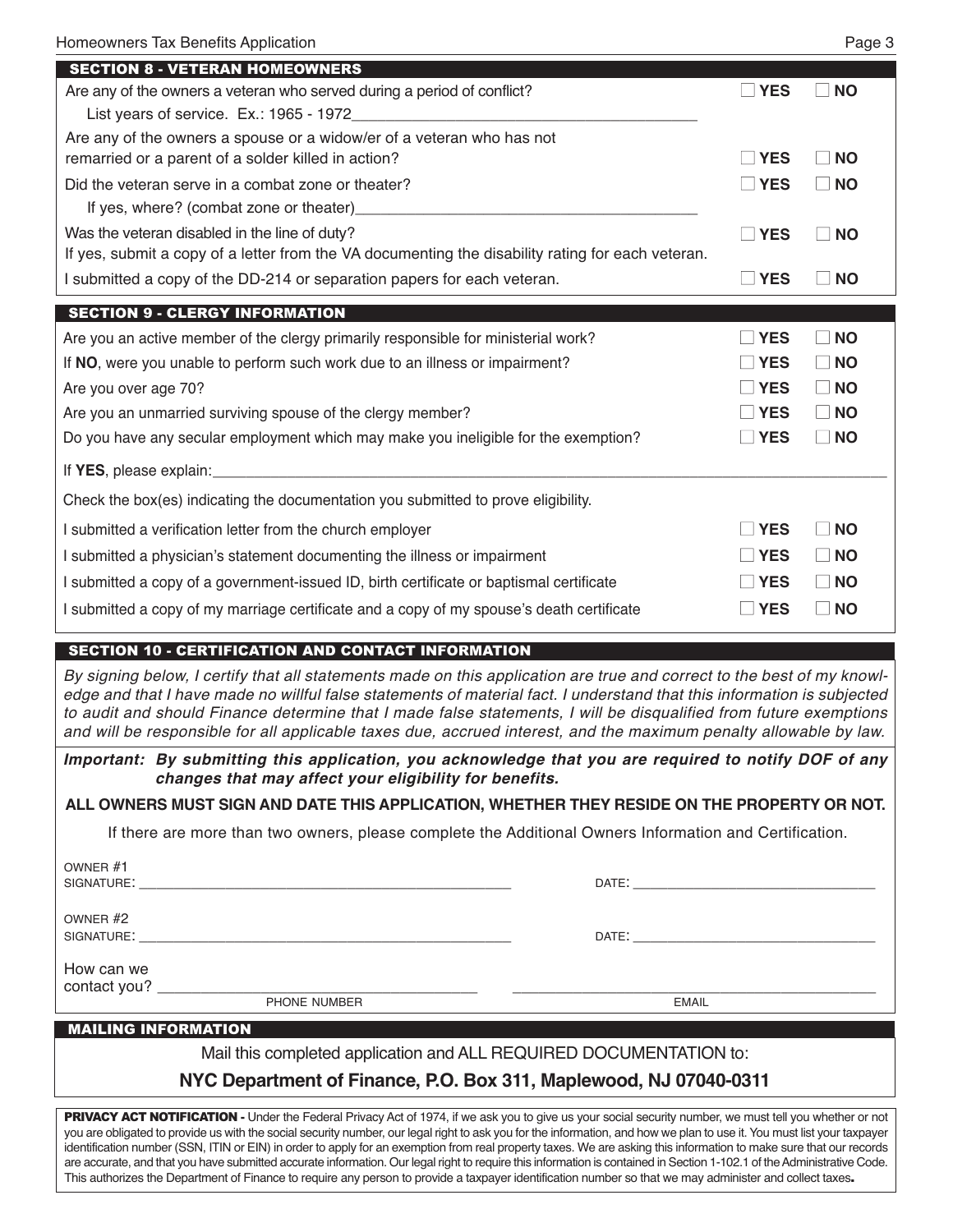#### ADDITIONAL OWNERS INFORMATION AND CERTIFICATION

| <b>INSTRUCTIONS:</b> Please add each additional owner below in response to questions in Section 2 of the application. This<br>page is part of your application, and may be duplicated and attached if additional pages are necessary. If there are more<br>than six (6) owners, please copy this sheet and complete as required. |                    |                  |          |
|----------------------------------------------------------------------------------------------------------------------------------------------------------------------------------------------------------------------------------------------------------------------------------------------------------------------------------|--------------------|------------------|----------|
|                                                                                                                                                                                                                                                                                                                                  |                    |                  |          |
| OWNER #3:<br><b>FIRST NAME</b>                                                                                                                                                                                                                                                                                                   |                    | <b>LAST NAME</b> |          |
|                                                                                                                                                                                                                                                                                                                                  |                    |                  |          |
| ■<br>Date of Birth:<br><b>MM</b><br><b>DD</b><br>YYYY                                                                                                                                                                                                                                                                            | Social Security #: |                  |          |
| Is Owner #3 a New York State Resident?<br>$\Box$ YES                                                                                                                                                                                                                                                                             | <b>NO</b>          |                  |          |
| If No, please give Owner #3's                                                                                                                                                                                                                                                                                                    |                    |                  |          |
| STREET ADDRESS                                                                                                                                                                                                                                                                                                                   | <b>CITY</b>        | <b>STATE</b>     | ZIP CODE |
|                                                                                                                                                                                                                                                                                                                                  |                    |                  |          |
| <b>OWNER #4:</b>                                                                                                                                                                                                                                                                                                                 |                    |                  |          |
| <b>FIRST NAME</b>                                                                                                                                                                                                                                                                                                                |                    | <b>LAST NAME</b> |          |
| Date of Birth:<br><b>MM</b><br><b>YYYY</b><br>DD                                                                                                                                                                                                                                                                                 | Social Security #: |                  |          |
| Is Owner #4 a New York State Resident?<br>$\Box$ YES                                                                                                                                                                                                                                                                             | <b>NO</b>          |                  |          |
| If No, please give Owner #4's                                                                                                                                                                                                                                                                                                    |                    |                  |          |
| primary residence address: _________<br><b>STREET ADDRESS</b>                                                                                                                                                                                                                                                                    | <b>CITY</b>        | <b>STATE</b>     | ZIP CODE |
|                                                                                                                                                                                                                                                                                                                                  |                    |                  |          |
|                                                                                                                                                                                                                                                                                                                                  |                    |                  |          |
| OWNER #5:<br><b>FIRST NAME</b>                                                                                                                                                                                                                                                                                                   |                    | <b>LAST NAME</b> |          |
| п<br>Date of Birth:<br><b>MM</b><br>YYYY<br><b>DD</b>                                                                                                                                                                                                                                                                            | Social Security #: |                  |          |
| Is Owner #5 a New York State Resident?<br><b>IYES</b>                                                                                                                                                                                                                                                                            | <b>NO</b>          |                  |          |
| If No, please give Owner #5's                                                                                                                                                                                                                                                                                                    |                    |                  |          |
| primary residence address: _<br>STREET ADDRESS                                                                                                                                                                                                                                                                                   | <b>CITY</b>        | <b>STATE</b>     | ZIP CODE |
|                                                                                                                                                                                                                                                                                                                                  |                    |                  |          |
|                                                                                                                                                                                                                                                                                                                                  |                    |                  |          |
| <b>OWNER #6:</b>                                                                                                                                                                                                                                                                                                                 |                    |                  |          |
| <b>FIRST NAME</b>                                                                                                                                                                                                                                                                                                                |                    | <b>LAST NAME</b> |          |
| п<br>Date of Birth:<br><b>MM</b><br><b>DD</b><br><b>YYYY</b>                                                                                                                                                                                                                                                                     | Social Security #: |                  |          |
| Is Owner #6 a New York State Resident?<br><b>NES</b>                                                                                                                                                                                                                                                                             | <b>NO</b>          |                  |          |
| If No, please give Owner #6's                                                                                                                                                                                                                                                                                                    |                    |                  |          |
|                                                                                                                                                                                                                                                                                                                                  |                    |                  |          |
|                                                                                                                                                                                                                                                                                                                                  | <b>CITY</b>        | <b>STATE</b>     | ZIP CODE |
|                                                                                                                                                                                                                                                                                                                                  |                    |                  |          |
| I certify that all statements made on this application are true and correct to the best of my knowledge and that I have<br>made no willful false statements of material fact. I understand that this information is subjected to audit and should Finance                                                                        |                    |                  |          |

determine that I made false statements, I will be disqualified from future exemptions and will be responsible for all appli*cable taxes due, accrued interest, and the maximum penalty allowable by law.*